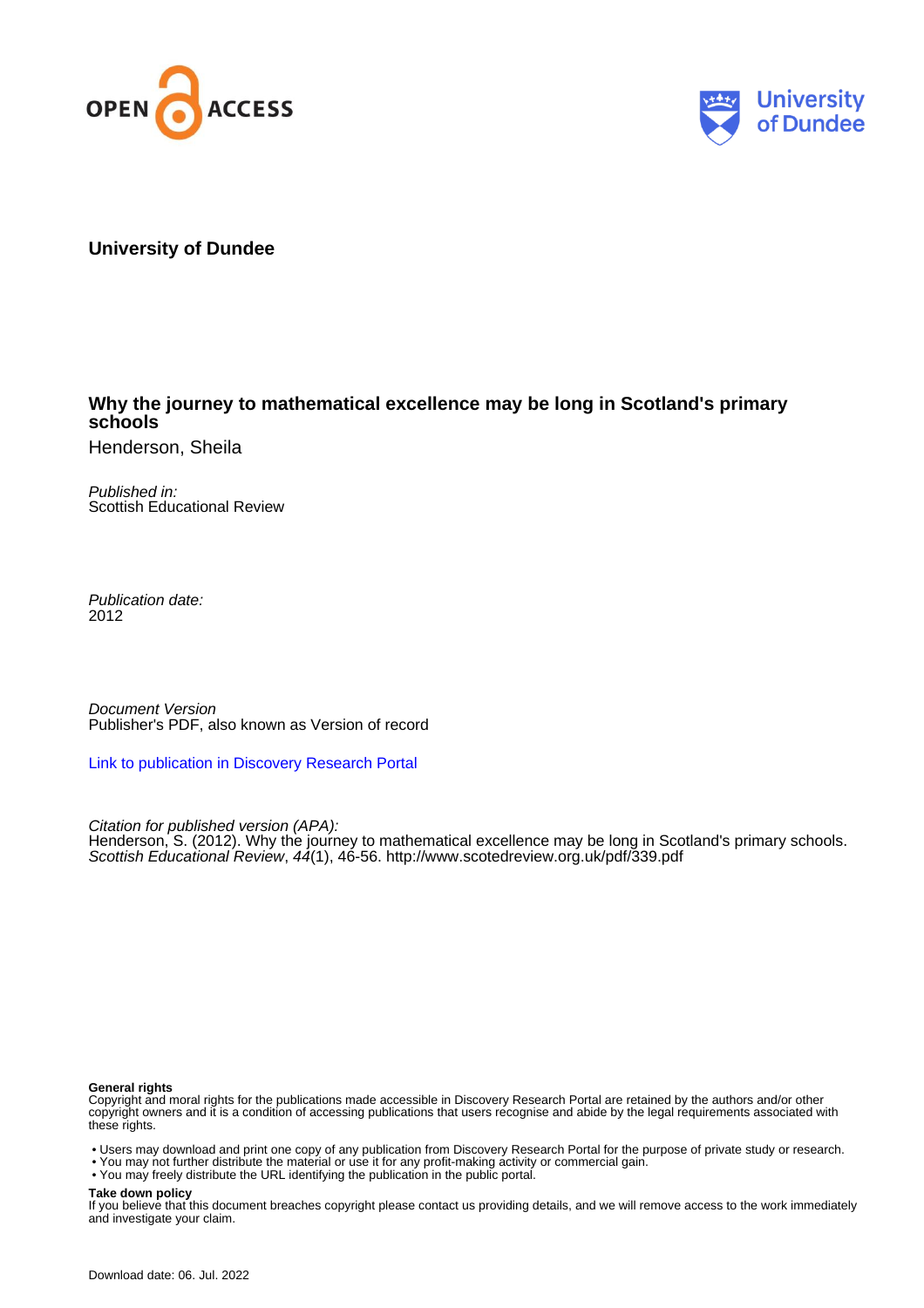# **Why the journey to mathematical excellence may be long in Scotland's primary schools**

# **Sheila Henderson**

University of Dundee

## **ABSTRACT**

In the past 30 years mathematics curriculum reform in many countries has attempted to replace procedural approaches to learning the subject with inquiry based learning that hopes to develop mathematical thinking. Scotland's Curriculum for Excellence can be seen as part of this trend. The success of such moves is highly dependent on the learning experiences devised by teachers which in turn are informed by their own conceptual understanding of the content and processes of the subject. As mathematics curriculum reform has shifted from "an emphasis on knowing things to being able to do things" (Yates & Collins 2010: 89) subject content detail has tended to be removed from curriculum documentation to be replaced by more global outcomes when it is the very detail teachers may need to prompt and augment their own subject knowledge.

This study analysed data from national and international surveys of achievement to gauge how well prepared Scottish children are in mathematics. It also examined subject content and advised pedagogies in previous and current mathematics curriculum documents to ascertain how these have changed over time. On this basis, recommendations are made relating to national qualifications, initial teacher education and continuing professional development. The hope is that these can begin to inform future policy development on how best to prepare teachers to deliver mathematics within Curriculum for Excellence in such a way that will meet the high aspirations Scotland has for its young people.

## **INTRODUCTION**

 Recently in this journal Priestley (2010) questioned whether Scotland's *Curriculum for Excellence* (Scottish Executive Education Department (SEED) 2004) would result in transformational change or business as usual and in an earlier paper he stated,

'Teachers must clearly understand reform and have the prerequisite skills to put it in place, if they are to enact it successfully.' (Priestley, 2005: 36)

 In this paper the focus is on mathematics; the same question is asked about whether the current reform will result in change and it is suggested that for it to be enacted successfully, addressing the subject knowledge of some primary teachers must be a key consideration.

 Stenhouse (1975) noted that curriculum can be viewed as intention and as reality. In the past 30 years mathematics curriculum reform in many countries attempted to replace procedural approaches to learning the subject with inquiry based learning that promoted conceptual understanding, for example, in the UK (Cockcroft 1982), in the USA (National Council of Teachers of Mathematics 1989), in Australia (Australian Education Council 1991), in New Zealand (Ministry of Education 1993) and in China (Ministry of Education 2001). While current curriculum documents in many of these countries have developed this guidance further, and Scotland is no exception with its *Curriculum for Excellence*, the success of these is highly dependent on the learning experiences devised by teachers which in turn are informed by their own conceptual understanding of the content and processes of each subject. In particular, mathematics curriculum reform that has shifted from "an emphasis on knowing things to being able to do things" (Yates & Collins 2010: 89) has tended to remove content detail from teachers who may need this very guidance to prompt and augment their own subject knowledge.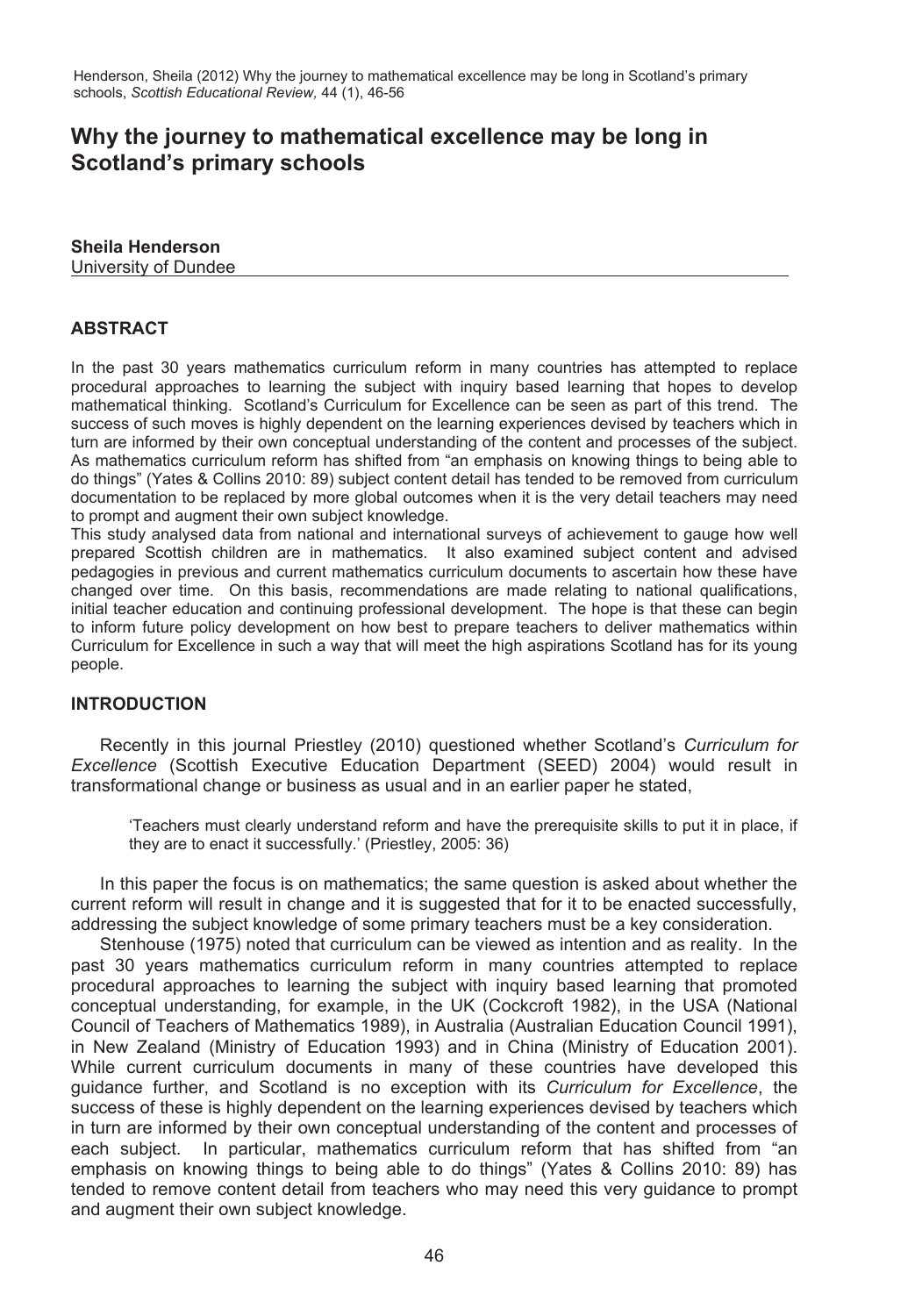While acknowledging like many before me (Ashcraft 2002; Hembree 1990; Ingleton & O'Regan 1998; Martinez & Martinez 1996) that the cognitive aspect of teaching is intimately related to affective factors, such as confidence in, attitudes to and beliefs about the subject, this paper addresses only the cognitive*.* This is for two reasons: first, to maintain a focus on what I argue are the key issues; and second, because of literature suggesting that tackling the cognitive in the first instance may in fact lead to more positive attitudes and confidence (see, for example, Grossman 1985; Henderson 2012; Pajares & Miller 1994). While the situation in Scotland provides the focus for this paper, the central message of assuming educational change can be driven by curriculum reform alone is more international. There may be lessons here for many countries considering their own mathematics curriculum.

#### **THEORETICAL CONTEXT**

 Firstly, I shall describe the theoretical context in which I base my argument, with a brief exploration of the constructivist model of learning and teaching and mathematical knowledge for teaching.

#### *Constructivism*

 Constructivism proposes that children construct knowledge about the world around them. This knowledge is shaped, developed and refined as they interact with others and their environment. Cognitive constructivism stems largely from the work of Piaget and his followers, Bruner among them, and focuses on the individual construction of knowledge, while social constructivism derives from the work of Vygotsky and holds that the social environment plays a central role in learning (Liu & Matthews 2005). Constructivist teachers see it as their role to create learning contexts which will facilitate this and indeed they are often described as facilitators of learning.

 When looking at how one teacher viewed constructivist approaches compared to the transmission model of teaching she had favoured previously, Wood and Cobb (1991) reported that she changed her beliefs about the nature of mathematics from being a set of rules and procedures to meaningful activity. She encouraged her children to be interactive and communicating, when in the past they had been passive, and rather than the authority within the classroom resting with the teacher and textbooks she became the initiator and guide through the students' development of knowledge. Boaler (1997) studied how traditional and constructivist approaches affected learners of mathematics when she compared what she termed a 'traditional' school, Amber Hill, and a 'progressive' school, Phoenix Park. The mathematics teaching in the former emphasised set methods and procedures, kept topics distinct from each other and closed down mathematical problems. The approach at Phoenix Park, on the other hand, was open, gave a degree of choice to its pupils and was concerned about giving them mathematically rich experiences. In a series of assessments where the Amber Hill pupils performed worse than their counterparts in Phoenix Park, Boaler (1997) argued that the two schools had developed different kinds of knowledge in their pupils. Pupils in the first school had a broad understanding of facts, rules and procedures, but they found it difficult to remember these over time, while those in the second school were flexible and adaptable in their mathematics and able to use their knowledge in different situations. It was not the case that the Amber Hill students had learned less mathematics, they learned different mathematics through the practices employed at the school. The Phoenix Park practices appeared to result in more secure knowledge that was transferable across a number of situations. Boaler concluded that attempts to transmit knowledge to students are less helpful than classrooms where children are "apprenticed into a system of knowing, thinking and doing" (1997:109).

 Research has been carried out into gains in achievement when constructivist models are used for teaching mathematics. The Cognitively Guided Instruction (CGI) programme (Carpenter *et al.* 1996) featured children working together in small groups while the teacher posed problems and then circulated to scaffold them in their progress. It was found that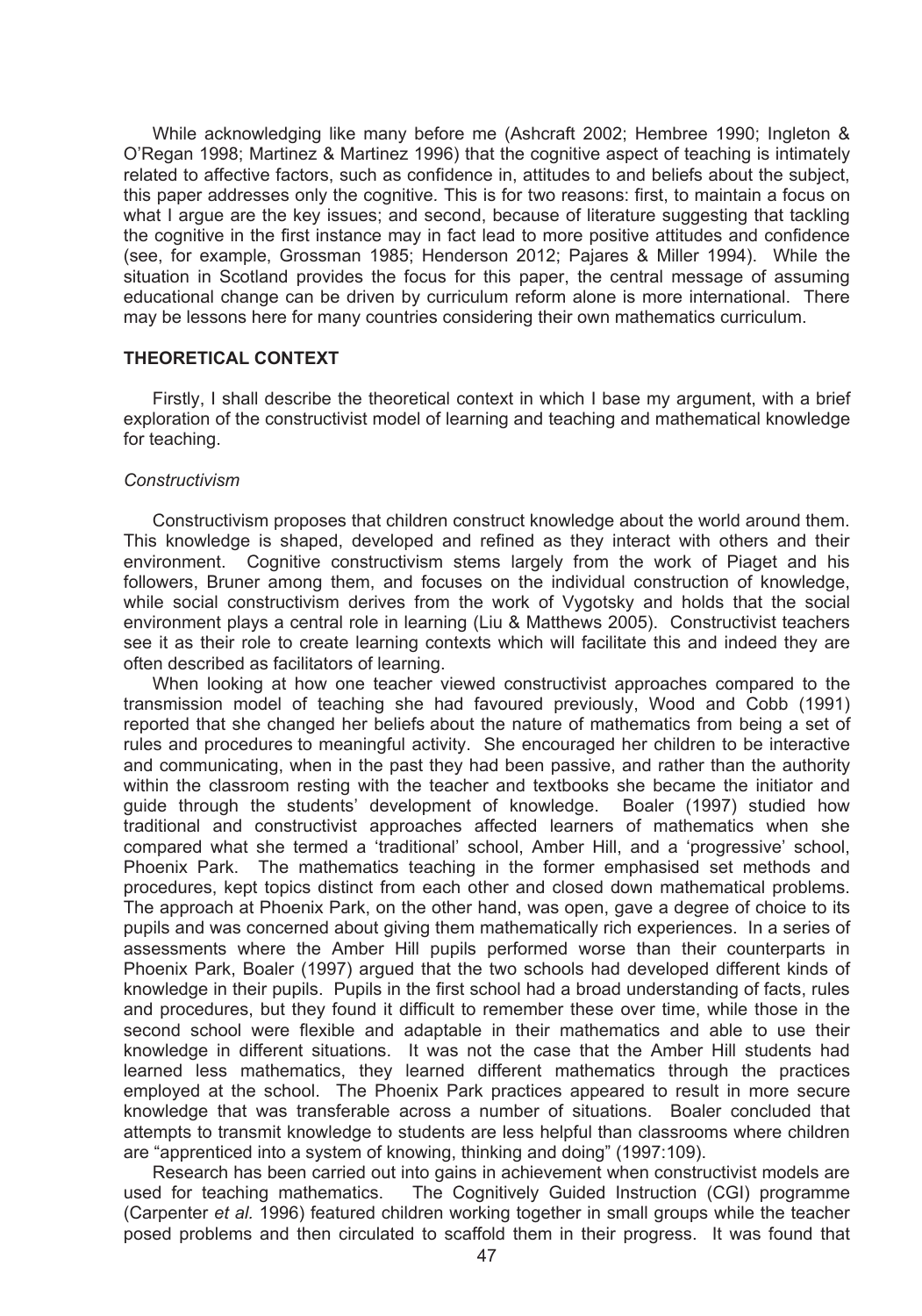increased student achievement on computational skills and higher level thinking occurred. Another research project in the United States concluded that pupils of constructivist teachers developed in an atmosphere of trust that resulted in pupils being enthusiastic and persistent in mathematical problem solving (Cobb 1995). Here in the UK the constructivist approaches used in the Cognitive Acceleration in Mathematics Education (CAME) project resulted in some gains in student achievement (Shayer *et al.* 1999).

## *Mathematics knowledge for teaching*

 As has been discussed earlier, the constructivist principles apparent in reform pedagogies have shifted the responsibility of how mathematics is taught to the teacher. Curriculum advice is just that, advice. Gone are details of the knowledge to be imparted and in their place are sometimes vague statements of outcomes, examples of which are given later in this paper, for which teachers have to create learning experiences. Even if we accept that this move is desirable, and it is beyond the scope of this paper to argue the case, it is clear that the transmission model of teaching may no longer result in the type of relational understanding (Skemp 1976; 1989) that is now required.

 For the past 30 years or so successive attempts have been made to define the knowledge base for teaching (Shulman 1986; 1987) and, more specific to this discussion, the mathematical knowledge base for teaching (Ball *et al.* 2008; Fennema & Franke 1992; Rowland *et al.* 2005). It is interesting to note that content knowledge came top of Shulman's (1987) categories of teacher knowledge needed to promote understanding in their pupils and who could argue with Derek Haylock's assertion that,

"One of the best ways for a child to learn mathematics is for a teacher who understands it to explain it to them" (2010:3).

 Of the seven categories of knowledge outlined by Shulman (1987) three can be thought of as specifically relating to content: content knowledge, or subject matter knowledge (SMK) as Shulman (1986) had previously described it, pedagogical content knowledge (PCK) and curriculum knowledge. The first of these, SMK, has been a fertile ground for researchers who in many cases found it wanting (Askew *et al.* 1997a; Ball & McDiarmid 1990; Hill *et al.* 2008; Ma 1999), with the resulting implications for teacher effectiveness. In two of these studies, Askew *et al.* (1997a) reported that pupils of primary teachers with a low proportion of conceptual links in their mathematics SMK made the lowest gains in attainment, while Ma (1999), on trying to discover the possible causes of unsatisfactory mathematics achievement of children in the USA, concluded that in order to improve mathematics education the quality of teachers' SMK needed to be improved.

 Anecdotally we may know teachers who are excellent mathematicians but whose teaching skills leave a lot to be desired. So while sound content knowledge is a necessary condition for effective mathematics teaching, it is not sufficient. It was in recognition of this that Shulman (1987) also identified pedagogical content knowledge (PCK) as being of special interest as it is essentially what a teacher does. It takes the content knowledge a teacher possesses and combines it with professional understanding of how children learn; it is a blending of subject knowledge and pedagogy which transforms topics from mere content to a form which appeals to the different abilities and interests of learners. Effective teachers of mathematics must be able to move back and forth between the mathematics and the pedagogy (Steele 2005), drawing on both to meet the needs of the learner. Illustrative examples of the consequences of incomplete subject knowledge and the impact this has on pedagogical approaches abound in the literature. A fifth grade (age 10) teacher in a study by Heaton (1992) was able to set children the pedagogically sound activity of creating a park with a \$5000 budget so that several aspects of mathematics could be taught in a meaningful context. However, they went on to teach the students that the perimeter of a rectangle is calculated by multiplying the length and breadth; subject knowledge prevented the sound pedagogy from producing a successful outcome for the learners. One of the US teachers in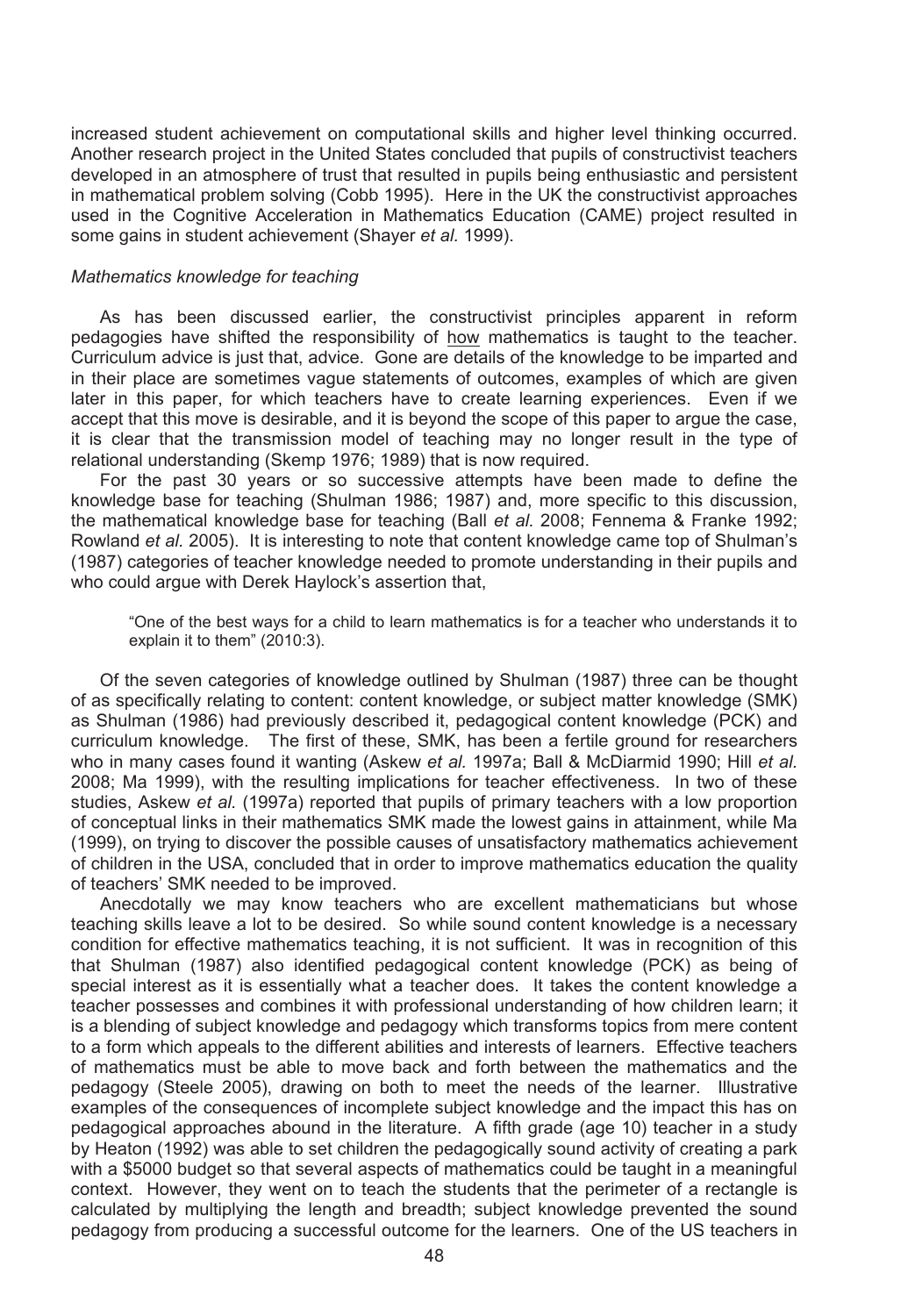Ma's (1999) study tried to explain the problem of  $1\frac{3}{4}$  divided  $\frac{1}{2}$  by asking what  $1\frac{3}{4}$  pizzas by  $\frac{1}{2}$  pizza would be. One of the Chinese teachers, on the other hand, used the question that half the length of a piece of fabric was 1<sup>3</sup>/<sub>4</sub> metres, what would the whole length be? The US teacher understood that pedagogically a convincing representation of the problem could lead to sound learning, but lack of understanding of the content meant that the resulting example was nonsense. The Chinese teacher was able to combine sound subject knowledge and that of pedagogy to come up with an example that was capable of developing understanding in the pupils.

 The third category of content knowledge, curriculum knowledge, as the name suggests is knowledge of the curriculum and instructional resources that can be used to deliver it. Making decisions about the content to be learned and how to organise that learning in terms of materials, texts and approaches is the "stuff of the teaching profession" (Hawthorne 1992:1) and the way the teacher interacts with the children through a task will shape the type of mathematical thinking that occurs (Osana *et al.* 2006). This interaction with children in specific classroom contexts is reflected in a conceptualisation of mathematical knowledge for teaching proposed by Deborah Ball and her team at the University of Michigan (Ball *et al*. 2008) which breaks down PCK further into knowledge of content and students (KCS) and knowledge of content and teaching (KCT). This model better reflects the dynamic nature of teaching that recognises the interaction between teachers and learners, where teachers' subject knowledge can develop as a result. While the University of Michigan team's current work is attempting to discover whether these constructs do in fact exist as viable models for learning more about mathematical knowledge for teaching, it is clear that knowledge of subject content is key to both.

### **THE CURRENT SITUATION IN SCOTLAND**

#### *Mathematics achievement*

 In 2004 the Scottish Executive Education Department (SEED) launched *Curriculum for Excellence* (SEED 2004) which seeks to provide 'a coherent, more flexible and enriched curriculum' (Scottish Government 2009a: 3) for children from the ages of 3 to 18. The predecessor of CfE, *5-14*, provided detailed mathematics content and progression for children throughout primary school and the first two years of secondary school. In addition it suggested a range of pedagogical approaches for how the subject should be taught (Scottish Office Education Department (SOED) 1991) based on the constructivist principles already discussed. The effectiveness of these approaches can be judged by studying the two main surveys used in Scotland to assess mathematics performance, nationally the Scottish Survey of Achievement (SSA) and internationally the Trends in Mathematics and Science Survey (TIMSS). The SSA assesses children in various areas of the curriculum at Primary (P) 3 (7-8 years), P5 (9-10 years), P7 (11-12 years) and Secondary (S) 2 (13-14 years). The main findings in the 2008 survey (Scottish Government 2009b) were that at P3 87% of children were estimated to have 'well-established' or 'very good' skills at the expected 5-14 levels in mathematics. However, the proportion of pupils attaining the expected levels in mathematics decreased to 47% by P7 and by S2 that figure had dropped to 30% for the expected level for the stage. It is clear from this that as children progress through the primary school and into the early stages of secondary all is not as it should be in terms of mathematics attainment.

 While the SSA in mathematics is conducted biennially TIMSS seeks to assess mathematics and science competence at grades 4 (P5) and 8 (S2) internationally every four years, as well as collecting information about the educational contexts for learning the two subjects. To enable comparisons across TIMSS assessments a scale average of 500 is used, with the scale based on the 1995 assessments and methodology. The international average, on the other hand, has to be re-calculated for each new cycle of assessments. Scotland's average scale score in 2007 was 494 at grade 4 (P5) and 487 at grade 8 (S2), making the latter significantly lower than the TIMSS scale average (IEA 2008), thus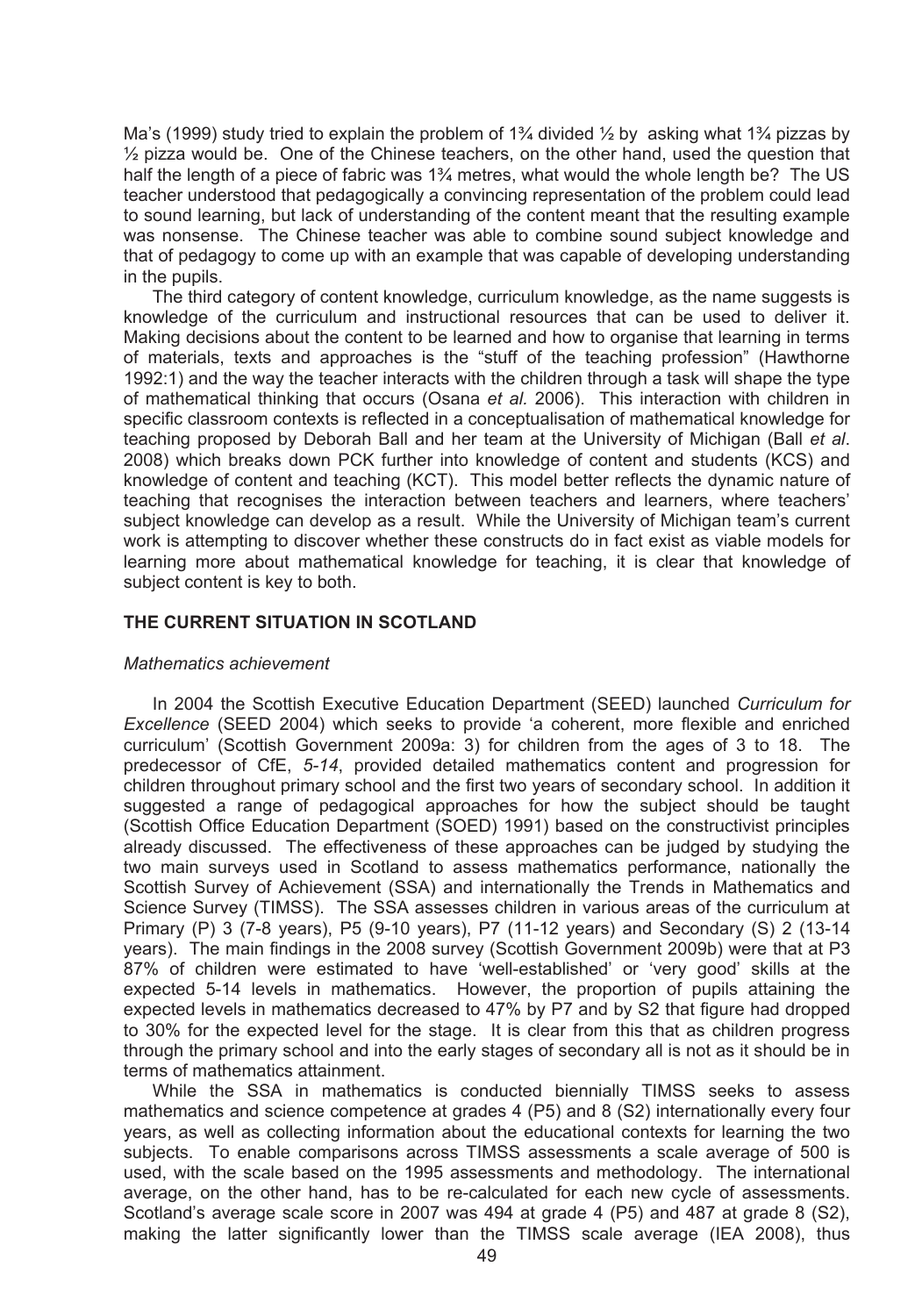confirming the SSA findings that as children progress through the primary school and into the lower stages of secondary, attainment in mathematics falls. Eleven of the 16 OECD countries scored higher than Scotland. In addition, the gap between the lowest and highest performers in P5, measured using the inter-quartile range, has narrowed since 1995 due to an increase in the score of low performers but also a decrease in the score of high performers (Scottish Government 2008). When the TIMSS Advanced International Benchmark of 625 is considered (IEA 2008), our top performing P5 pupils achieved significantly lower than they did in 1995.

 These measures of performance paint a mixed picture of Scotland's ability to hold its own in comparison to other nations when average mathematical ability is measured, and cast doubt on our achievements at the higher levels. Evidence presented would seem to indicate that some change in how mathematics is taught would appear to be justified. Before consideration of how this change can be brought about, it is necessary to look at the current situation regarding student primary teachers' mathematics knowledge. Studies at the author's institution have reported that student teachers' mathematics subject knowledge was often lacking when assessed using an online assessment and that confidence levels could be low (Henderson & Rodrigues 2008; Henderson 2012). If the subject knowledge of these future teachers is lacking, how likely is it that they will be able to develop into autonomous professionals who adopt constructivist models of teaching mathematics by creating motivating learning experiences through which children's mathematical understanding will develop?

### **RADICAL REFORM OR BUSINESS AS USUAL?**

 *Curriculum for Excellence* has been lauded as 'the most radical reform of education in Scotland for a generation (Scottish Government 2009c: no page) yet in terms of mathematics how different is it? One change is that a set of numeracy outcomes exists that is distinct from those in mathematics. Numeracy, along with literacy and health and wellbeing, are the responsibility of all teachers, but as primary teachers are responsible for all aspects of the curriculum anyway this does not constitute real change at this stage. The *5-14* mathematics curriculum guidelines (SEED 1999; SOED 1991) included a clear progression of knowledge arranged across six levels, A-F. For example, under the Number, Money Measurement outcome and the strand of Round Numbers the progression is shown in table 1.

|  | Table 1: 5-14 progression of rounding numbers |  |  |
|--|-----------------------------------------------|--|--|
|--|-----------------------------------------------|--|--|

| <b>Level B</b> | Level C        | <b>Level D</b> | <b>Level E</b> | <b>Level F</b> |
|----------------|----------------|----------------|----------------|----------------|
| Round          | Round 3 digit  | Round any      | Round any      | Round to a     |
| 2-digit whole  | whole          | number to the  | number to one  | required       |
| numbers to the | numbers to the | nearest        | decimal place  | number of      |
| nearest 10.    | nearest 10     | appropriate    |                | decimal places |
|                | (e.g. when     | whole number,  |                | and to a       |
|                | estimating)    | ten or hundred |                | required       |
|                |                |                |                | number of      |
|                |                |                |                | significant    |
|                |                |                |                | figures        |

Source: adapted from SOED (1991); SEED (1999)

 The knowledge that pupils should have at each level is clearly stated and a framework for conceptual development is provided.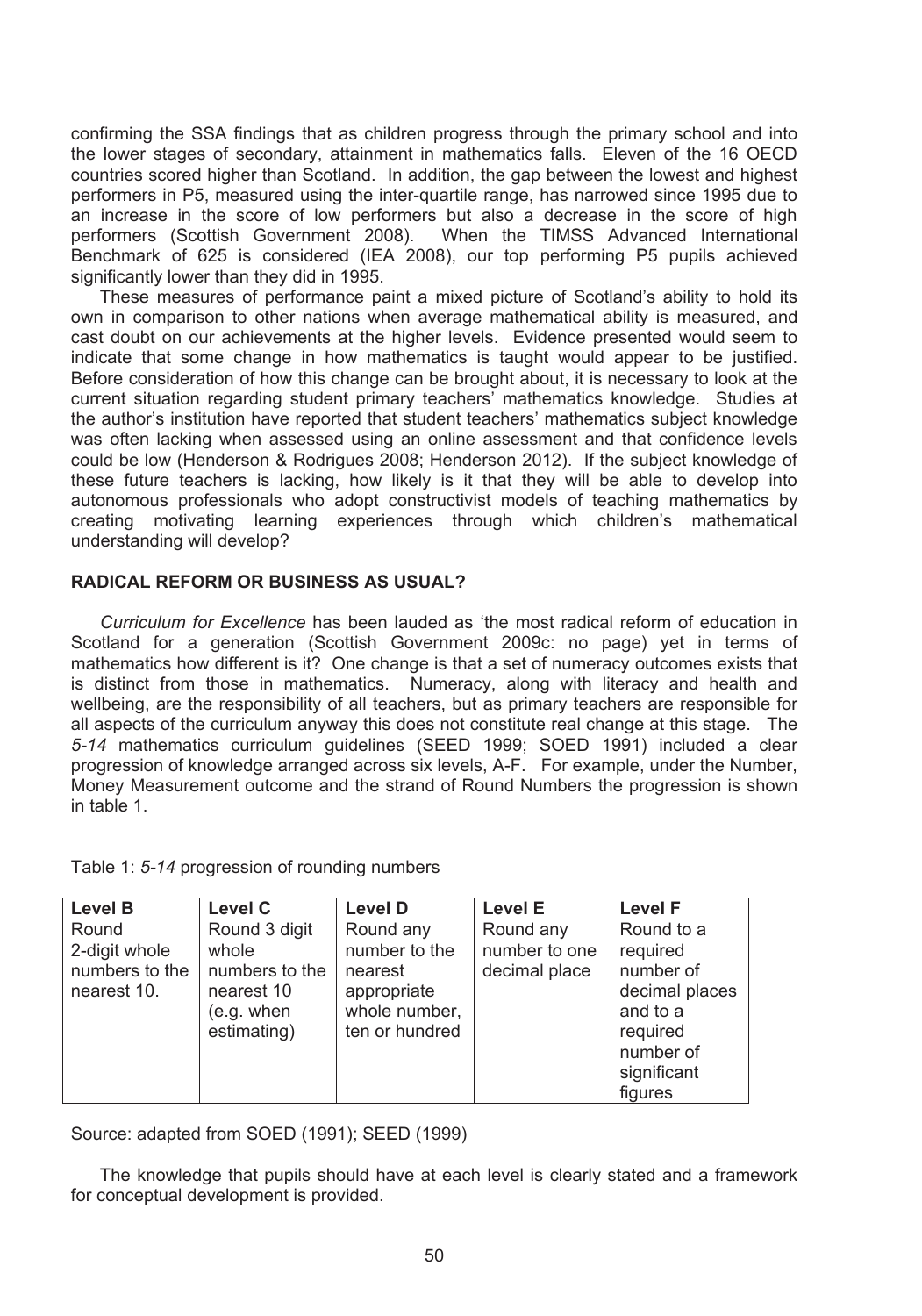To remind readers, *Curriculum for Excellence* is arranged over five levels, Early to Fourth. Early Level is two years of nursery and P1, First level is P2-P4, Second Level is P5- P7, Third Level is S1 and Fourth Level is S2-S3. There is currently indecision about whether S4-S6, will be included as a Fifth Level, despite aims of a seamless 3-18 curriculum. First, Second and Third Levels would broadly compare with *5-14* Levels B-F. The equivalent outcomes in the new curriculum are shown in table 2.

Table 2: *CfE* progression of rounding numbers

| <b>First Level</b>         | <b>Second Level</b>       | <b>Third Level</b>          |
|----------------------------|---------------------------|-----------------------------|
| I can share ideas with     | I can use my knowledge of | I can round a number        |
| others to develop ways of  | rounding to routinely     | using an appropriate        |
| estimating the answer to a | estimate the answer to a  | degree of accuracy,         |
| calculation or problem,    | problem then, after       | having taken into account   |
| work out the actual        | calculating, decide if my | the context of the problem. |
| answer, then check my      | answer is reasonable,     |                             |
| solution by comparing it   | sharing my solution with  |                             |
| with the estimate.         | others.                   |                             |

Source: adapted from Scottish Government (2009d)

 What should be apparent from tables 1 and 2 is that the clear detail of knowledge to be taught and learned that *5-14* offered has been replaced with vagueness. A teacher whose own understanding of the topic is less than secure may be challenged by what is meant by 'I can use my knowledge of rounding' from the Second Level in table 2. What knowledge of rounding is required at the Second Level and how has it developed and progressed from the First Level? At the Third Level, what is an appropriate degree of accuracy? Is it one decimal place, one significant figure, the nearest whole number? As the clear progression that existed under the *5-14* curriculum will no longer be provided it is up to the teacher to fill in the missing detail and this requires a degree of understanding about and confidence in the topic that may not be present.

 While the learning outcomes of *Curriculum for Excellence* are quite different from the attainment targets of its predecessor, many of the constructivist teaching approaches recommended were already present in *5-14* (Henderson & Cunningham 2011) and, in fact, advice to move to such approaches had been recommended even earlier by Cockcroft (1982). However, most mathematics lessons in Scotland still tend to feature some form of teacher-led demonstration followed by children individually practising skills and procedures from a commercially produced scheme (SEED 2005); compared to the international average of 65% and 60% for P5 and S2 pupils, 72% of both were taught using a textbook as the primary resource (IEA, 2008) and pupils using textbooks and working quietly on their own is the most common form of activity in mathematics classes in Scotland (Scottish Government 2009b). This would seem to suggest that attempts over more than 25 years to move to constructivist models of teaching mathematics have not been entirely successful. Add to this the fact that content detail has now been removed from curriculum guidelines and it becomes clear that little may change in how mathematics is taught under the new curriculum.

## **DISCUSSION AND RECOMMENDATIONS**

 In this paper it has been argued that curriculum reform which attempts to increase teacher autonomy in how a subject is taught without also considering that teacher's own subject knowledge may have little chance of success. Although much of this discussion has centred round the current curriculum changes in Scotland, there are wider implications. Changes to the pedagogy of mathematics were central to the predecessor of *Curriculum for*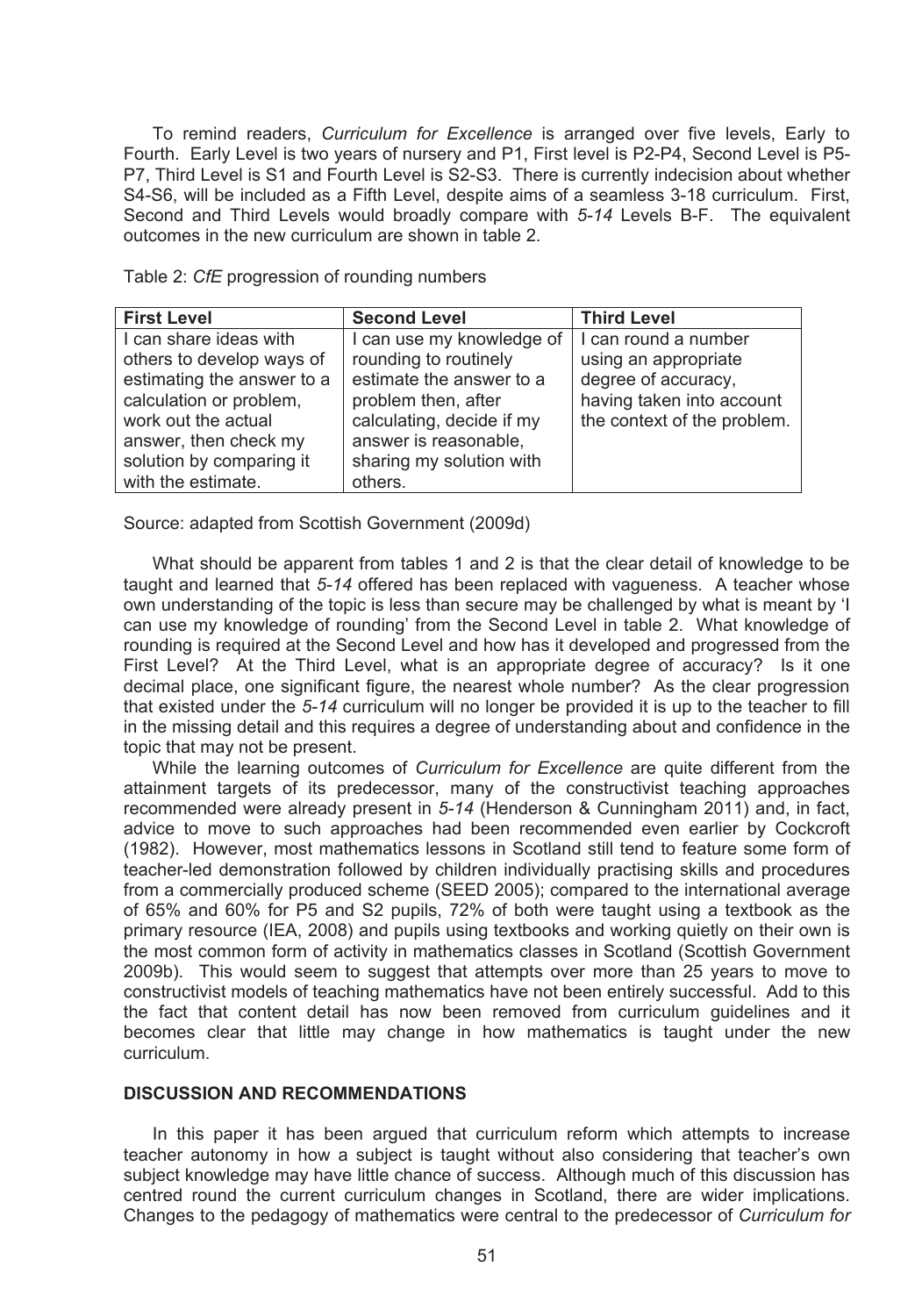*Excellence*, *5-14*, yet the teaching of mathematics continued in much the same way as it had prior to its adoption with the transmission model to the fore. In order to ensure that curriculum reform in mathematics translates into practice a three-pronged approach is suggested with implications for national qualifications, initial teacher education and continuing professional development (CPD).

### *National qualifications*

 When studies confirm the importance of subject knowledge, the focus of policymakers often turns to the appropriateness of entry qualifications to teacher education courses.<sup>1</sup> If teachers' subject knowledge is not sufficient it would seem natural to call for an increase in the level of these qualifications. However, Henderson and Rodrigues (2008) and Henderson (2012) reported that student primary teachers with the more advanced Scottish Higher (SCQF level 6) were even less likely to display competence in primary mathematics in an online assessment of knowledge and skills than their peers with the lower Standard Grade Credit or Intermediate 2 qualification. This suggests that raising the entrance qualification may not be the answer. It appears that this is not just a Scottish phenomenon, as studies have been reported previously in both the USA and England. Thirty years ago Begle (1979) reported that US teachers who had taken advanced mathematics courses (calculus and beyond) had positive effects on pupils' achievement in only 10% of cases, and more worryingly negative effects in 8%. Monk's (1994: 130) work confirmed much of Begle's (1979) findings and reported that undergraduate courses in mathematics pedagogy 'contribute more to pupil performance gains than courses in undergraduate mathematics'. In England Askew *et al.* (1997a) found that pupils of teachers with advanced level mathematics were less likely to make positive gains in attainment than their counterparts with the lower level required for entrance to teacher education programmes.

 It may seem like a contradiction to the central argument that more advanced mathematics qualifications may not be the answer to improving subject knowledge. However, a more dedicated qualification (Advanced Subsidiary (AS) level equivalent to SCQF Level 6), such as that proposed by Burghes (2009), could provide a way forward. This would omit many aspects of the subject currently present in the Scottish Higher – for example, calculus and logarithms. It is unlikely that their study adds to the connected picture of mathematics seen as necessary for it to be taught effectively (Askew *et al.* 1997a) as they are simply too advanced in nature to be relevant in the primary curriculum. The time freed by their omission would allow for in-depth inquiry into such primary level topics as the Fibonacci sequence and the Golden Section, the different calendars used in the world, number systems and patterns and the use of primes. It is study of topics such as these that might lead to an 'at-homeness' with mathematics, to borrow a phrase first used by Cockcroft (1982: 11), or 'a mathematical sensibility' as described by Askew (2008: 22). If, as reported by Macnab and Payne (2003), student primary teachers are more apprehensive about teaching mathematics than any other curricular area, such a qualification may deepen understanding and lead to increased subject confidence. While a case could be made for requiring that entrants to primary education programmes have this proposed qualification, another option would be to ensure the content is covered as part of initial teacher education.

## *Initial teacher education*

-

 In Scotland there is no consistent approach to addressing mathematics subject knowledge during initial teacher education. In England teacher education institutions audit students' mathematics knowledge and address any deficiencies. Upon completion of

<sup>&</sup>lt;sup>1</sup> Students in Scotland enter primary education programmes with minimum mathematics qualifications at Scottish Credit and Qualifications Framework (SCQF) level 5 (SCQF 2003) - see Appendix 1 for a breakdown of schoolbased national qualifications in Scotland.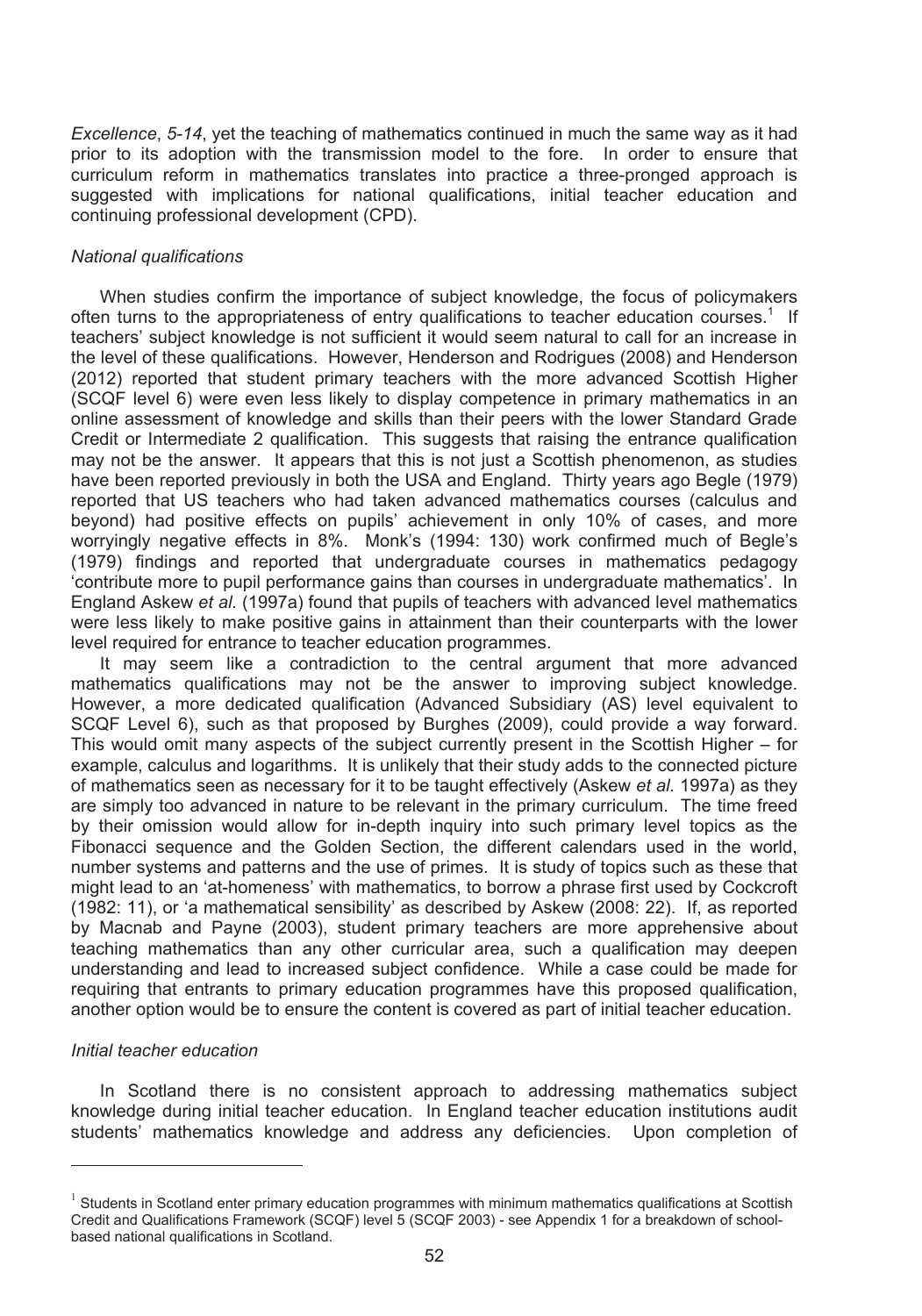education courses newly qualified teachers then have to pass an online numeracy assessment before qualified teacher status is achieved.

 The recent review of teacher education in Scotland (Donaldson 2011) recommended that applicants to primary education programmes be assessed in literacy and numeracy at the interview stage, that any deficiencies in their knowledge be addressed during their programmes and that they demonstrate a high level of competence by the end of these. Already at the author's institution all student primary teachers are required to reach and maintain an 85% competence threshold in an online mathematics assessment. It is hoped that this tool, which offers formative feedback when a question is answered incorrectly, in association with workshops on the pedagogy of mathematics, and the students' experiences while on school placements, will contribute to a transformation of their subject knowledge into effective PCK. A study across all four years of the undergraduate primary education programme revealed that students who engaged with this process achieved increasingly higher scores and their levels of confidence in mathematics improved (Henderson 2012). At the risk of oversimplifying what is a complex process, this upward spiral of competence and confidence is surely what teacher education must strive to achieve.

 Of course, maintaining sound subject knowledge and developing deeper understanding of the subject can take many more years than those spent in initial teacher education and so consideration must also be given to the continuing professional development of teachers.

## *Continuing professional development*

 Research into mathematics continuing professional development (CPD) has produced interesting results. Askew *et al.* (1997b) reported that highly effective teachers were more likely to have been involved in extended mathematics CPD, with sessions of 10-20 days likely to have more impact. The researchers concluded that non subject specific CPD was not the answer. While there was recognition that there may be transferable skills which cut across subject areas, the recommendation was that mathematics-focused CPD is the best way to accomplish sustained change in practice that impacts on children's attainment. This was confirmed by Kennedy (1998) who found that subject-specific CPD was more effective in raising attainment than generic professional development.

 One way of ensuring that school-based CPD could be run by subject specialists would be the introduction in Scotland of a form of the Mathematics Specialist Teacher (MaST) programme currently offered at some English universities. These Masters-level courses were created as a result of an independent report into mathematics teaching in primary schools in England (Williams 2008) which recommended that within the next 10 years each primary school should have at least one mathematics specialist.

 In Scotland, current Masters levels programmes for teachers, most commonly the Master of Education (M.Ed.), offer mostly generic courses. A Masters level programme entitled Developing Mathematical Thinking in the Primary Classroom is currently being piloted at the author's institution and it is the first mathematics module at this level available in the country. Until now the only way for a Scottish teacher to develop their interest in mathematics is to undertake private study or to engage in local authority or national events, where available. Given the constraints on public finance it is likely that such opportunities may be few in the future and so developing 'maths champions' to lead local mathematics CPD may be the way forward in Scotland also.

#### **CONCLUSIONS**

 In this paper I have attempted to argue that curriculum reform in Scotland may not lead to the hoped-for change in practice in mathematics unless teachers' subject knowledge is also addressed through national qualifications, initial teacher education and continuing professional development. Few people would argue that the aims of *Curriculum for Excellence* are not admirable in that they set out an ambitious vision for education in twentyfirst century Scotland. However, previous curriculum reform in mathematics in the shape of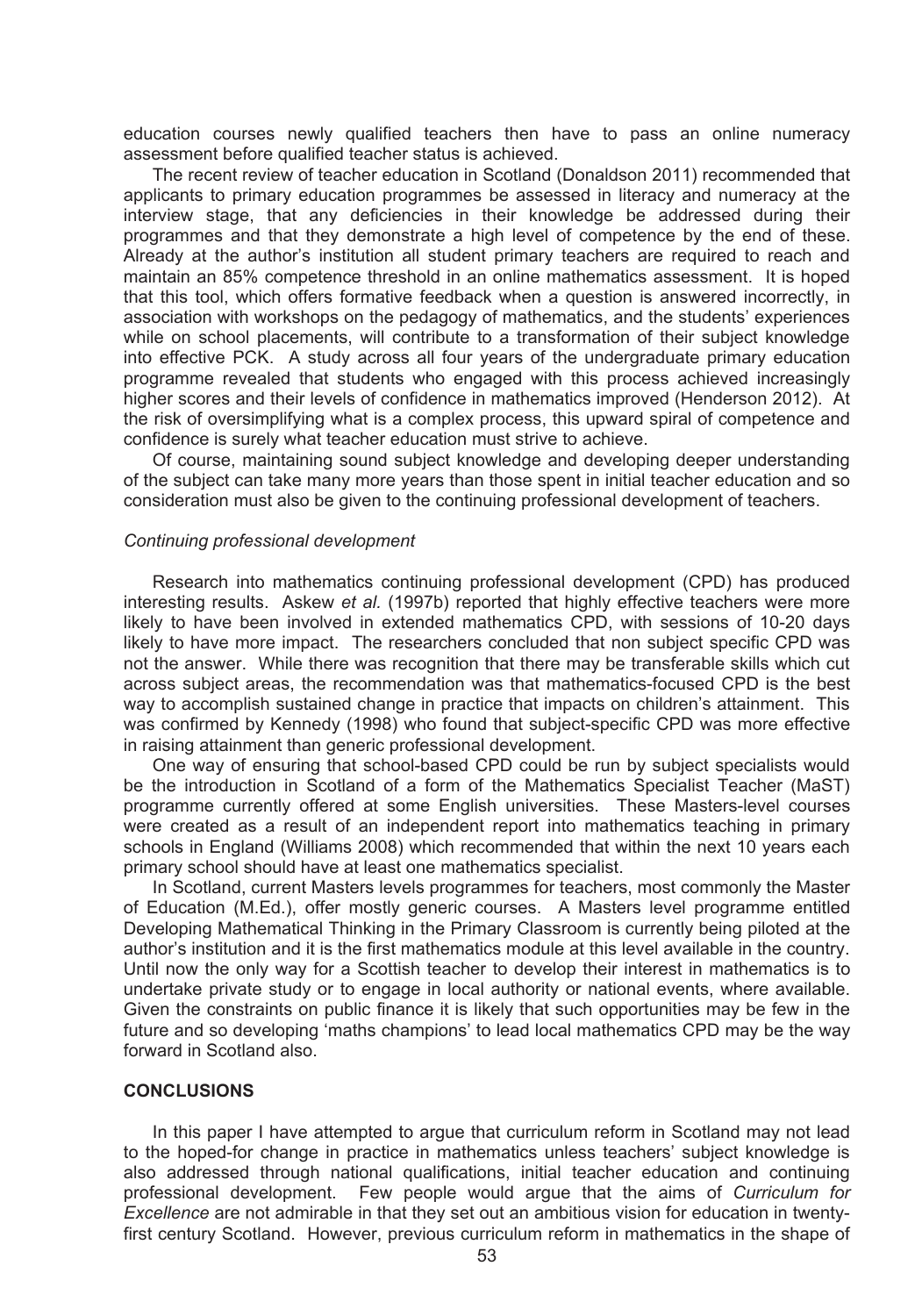*5-14*, which had already advocated many of these reforms, did not lead to change and, without addressing primary teachers' own subject knowledge, it has to be questioned whether *CfE* will either. One of the aims of the new curriculum is that Scotland's teachers will have more autonomy regarding what, when and how they teach. Thorough knowledge and understanding of curricular content is more likely to lead to this, than a curriculum that blurs that content and may leave teachers feeling less confident about what they are to teach. Handal and Herrington (2003) argue that it is teachers who ultimately decide the fate of any curriculum reform. This has been seen in Scotland with the minimal move to adopt reform practices in the teaching of mathematics in the past 20 years. If teachers are to be regarded as self-determining professionals their confidence to implement the new curriculum has to be supported and one way to do that may be to ensure their subject knowledge is deep, vast and thorough (Ma, 1999). Without this the road to mathematical excellence in Scotland's primary schools may indeed be long.

## **ACKNOWLEDGEMENTS**

I would like to thank Professor David Miller of the University of Dundee for his insightful comments on successive drafts of this paper.

## **APPENDIX 1**

| <b>SCQF Levels</b> | <b>SQA Qualifications</b>                        |
|--------------------|--------------------------------------------------|
| 7                  | Advanced Higher                                  |
| 6                  | Higher                                           |
| 5                  | Intermediate 2/<br><b>Credit Standard Grade</b>  |
| 4                  | Intermediate 1/<br><b>General Standard Grade</b> |
| 3                  | Access 3/<br><b>Foundation Standard Grade</b>    |
| 2                  | Access 2                                         |
| 1                  | Access 1                                         |

Source: adapted from SCQF (2003)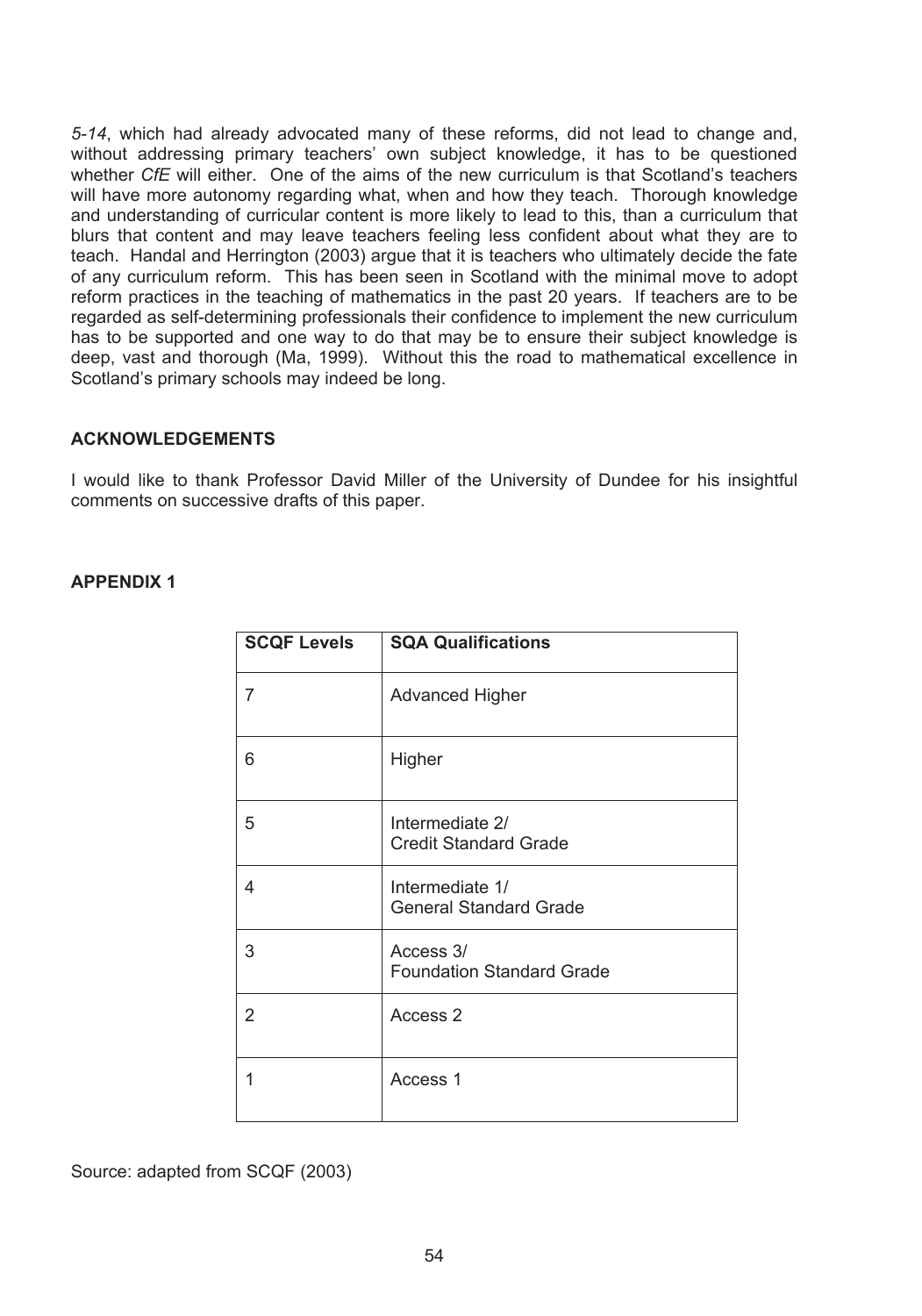#### **REFERENCES**

- Ashcraft, M.H. (2002) Math anxiety: Personal, educational, and cognitive consequences, *Current Directions in Psychological Science*, 11(5), 181-185
- Askew, M. (2008) Mathematical discipline knowledge requirements for prospective primary teachers, and the structure and teaching approaches of programs designed to develop that knowledge. In P. Sullivan & T. Woods (eds.) *International Handbook of Mathematics Teacher Education, Volume 1: Knowledge and Beliefs in Mathematics Teaching and Teaching Development*, Rotterdam: Sense Publishers
- Askew, M., M. Brown, V. Rhodes D. Johnson & Wiliam D. (1997a) *Effective Teachers of Numeracy: Final Report*, London: King's College
- Askew, M., Brown, M., Rhodes, V., Johnson, D. & Wiliam, D. (1997b) The contribution of professional development to effectiveness in the teaching of numeracy, *Teacher Development*, 1(3), 335-355
- Australian Education Council (1991) *A national statement on mathematics in Australian schools*, Melbourne: Curriculum Corporation
- Ball, D.L. & McDiarmid, G. (1990) The subject matter preparation of teachers. In W.R. Houston, M. Huberman & J. Sikula (eds.) *Handbook of Research on Teacher Education*, New York: McMillan
- Ball, D.L., Thames, M.H. & Phelps, G. (2008) Content knowledge for teaching: What makes it special? *Journal of Teacher Education*, 59(5), 389-407.
- Begle, E.G. (1979) *Critical variables in mathematics education: Findings from a survey of empirical literature*, Washington DC: Mathematical Association of America and National Council of Teacher of Mathematics
- Boaler, J. (1997) *Experiencing school mathematics: Teaching styles, sex and setting, Buckingham: Open* University Press
- Burghes, D. (2009) A radical change? The right teachers, the right system. In S. Lawlor(ed.) *Teachers Matter: Recruitment, Employment and Retention at Home and Abroad, The Report of the Politeia Education Commission*, London: Politeia
- Carpenter, T.P., Fennema, E. and Franke, M.L. (1996) Cognitively Guided Instruction: A knowledge base for reform in primary mathematics instruction, *The Elementary School Journal*, (97)1, 3-20
- Cobb, P. (1995) Mathematical learning and small-group interactions: Four case studies. In P. Cobb & H. Bauersfeld (eds.), *The emergence of mathematical meaning: Interaction in classroom cultures*, Hillsdale, NJ: Lawrence Erlbaum Associates
- Cockcroft, W. H. (1982) *Mathematics Counts*, London: HMSO

Donaldson, G. (2011) *Teaching Scotland's Future: Report of a review of teacher education in Scotland*. Online at http://scotland.gov.uk/Publications/2011/01/13092132/15 (accessed 9/8/11)

- Fennema, E. & Franke, M. L. (1992) Teacher knowledge and its impact. In D.A. Grouws (eds.), *Handbook of research on mathematics teaching and learning*, New York: Macmillan
- Grossman, P. (1985) *A Passion for Language: From Text to Teaching*, Stanford: Stanford University School of Education
- Handal, B. & Herrington, A. (2003) Mathematics teachers' beliefs and curriculum reform, *Mathematics Education Research Journal*, 15(1), 59-69
- Hawthorne, R.K. (1992) *Curriculum in the Making: Teacher Choice and Classroom Experience,* New York: Teachers' College Press

Haylock, D. (2010) Mathematics Explained for Primary Teachers (4<sup>th</sup> ed.), London: Sage Publications Ltd

- Heaton, R.M. (1992) Who is minding the mathematics content? A case study of a fifth-grade teacher, *The Elementary School Journal*, 93(2), 153-162
- Hembree, R. (1990) The nature, effects and relief of mathematics anxiety, *Journal for Research in Mathematics Education*, (21)1, 33-46
- Henderson, S. (2012) Student primary teachers improving their mathematics subject knowledge: cognition and affect intertwined, *Journal of Education for Teaching,* in publication
- Henderson, S. & Rodrigues, S. (2008) Scottish student primary teachers' levels of mathematics competence and confidence for teaching mathematics: Some implications for national qualifications and initial teacher education. *Journal of Education for Teaching*, 34(2), 93-107
- Henderson, S. & Cunningham, E. (2011) Curriculum reform in Scotland: principles and practice. In B. Hudson & M. Meinart (eds.) *Beyond Fragmentation: Didactics, Learning and Teaching in Europe*, Leverkusen-Opladen: Barbara Budrich Publishers
- Hill, H. C., Ball, D. L. & Schilling, S. G. (2008) Unpacking pedagogical content knowledge : Conceptualising and measuring teachers' topic-specific knowledge of students, *Journal for Research in Mathematics Education,*  39(4), 372-400
- IEA (2008) *Trends in Mathematics and Science Survey 2007*, Lynch School of Education, Boston College: International Association for the Evaluation of Educational Achievement
- Ingleton, C. & O'Regan, K. (1998) *Recounting mathematical experiences: Using memory-work to explore the development of confidence in mathematics.* Online at http://www.aare.edu.au/98pap/ore98260.htm (accessed 10/6/11)
- Kennedy, M.M. (1998) *Form and substance in in-service teacher education. Research monograph no. 1*, Arlington, VA: National Science Foundation
- Liu, C.H. & Matthews, R. (2005) Vygotsky's philosophy: Constructivism and its criticisms examined, *International Education Journal*, 6(3), 386-39